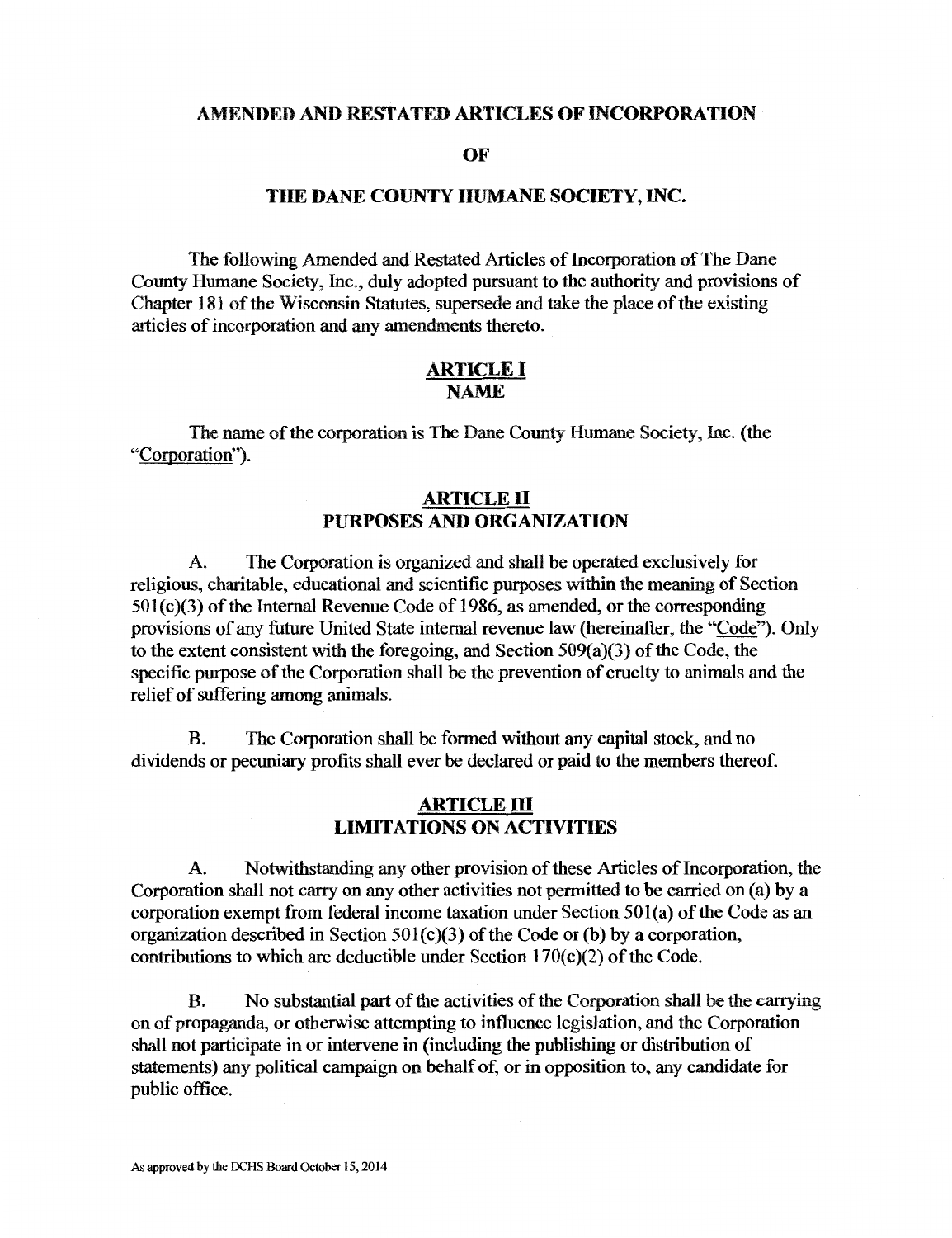C. In the event the Corporation is classified as a private foundation under the Code, the Corporation shall:

1. Distribute its income for each tax year at a time and in a manner as not to become subject to the tax on undistributed income imposed by Section 4942 of the Internal Revenue Code;

2. Not engage in any act of self-dealing as defined in Section  $4941(d)$ of the Code;

3. Not retain any excess business holdings as defined in Section 4943(c) of the Code;

4. Not make any investment in a manner as to subject the Corporation to tax under Section 4944 of the Code: and

the Code. 5. Not make any taxable expenditure as defmed in Section 4945(d) of

#### ARTICLE IV **MEMBERS**

The Corporation shall have members, the qualifications, duties, privileges and voting rights of which shall be as set forth in accordance with the Bylaws of the Corporation.

## **ARTICLE V BOARD** OF DIRECTORS

The Corporation shall be governed by a Board of Directors. The number of Directors, the manner in which the Directors shall be elected, and the authority and responsibility of the Board of Directors shall be set forth in the Corporation's Bylaws.

## ARTICLE VI DISSOLUTION

Upon the dissolution of the Corporation, the Board of Directors shall, after paying or making provisions for the payment of all the Corporation's liabilities, dispose of all of the Corporation's assets exclusively for the purposes set forth in Article II of these Articles of Incorporation to such organization( s) organized and operated exclusively for religious, charitable, scientific and/or educational purposes as shall at the time qualify as an organization(s) described in Section 501(c)(3) of the Code as selected by a majority vote of the Board of Directors.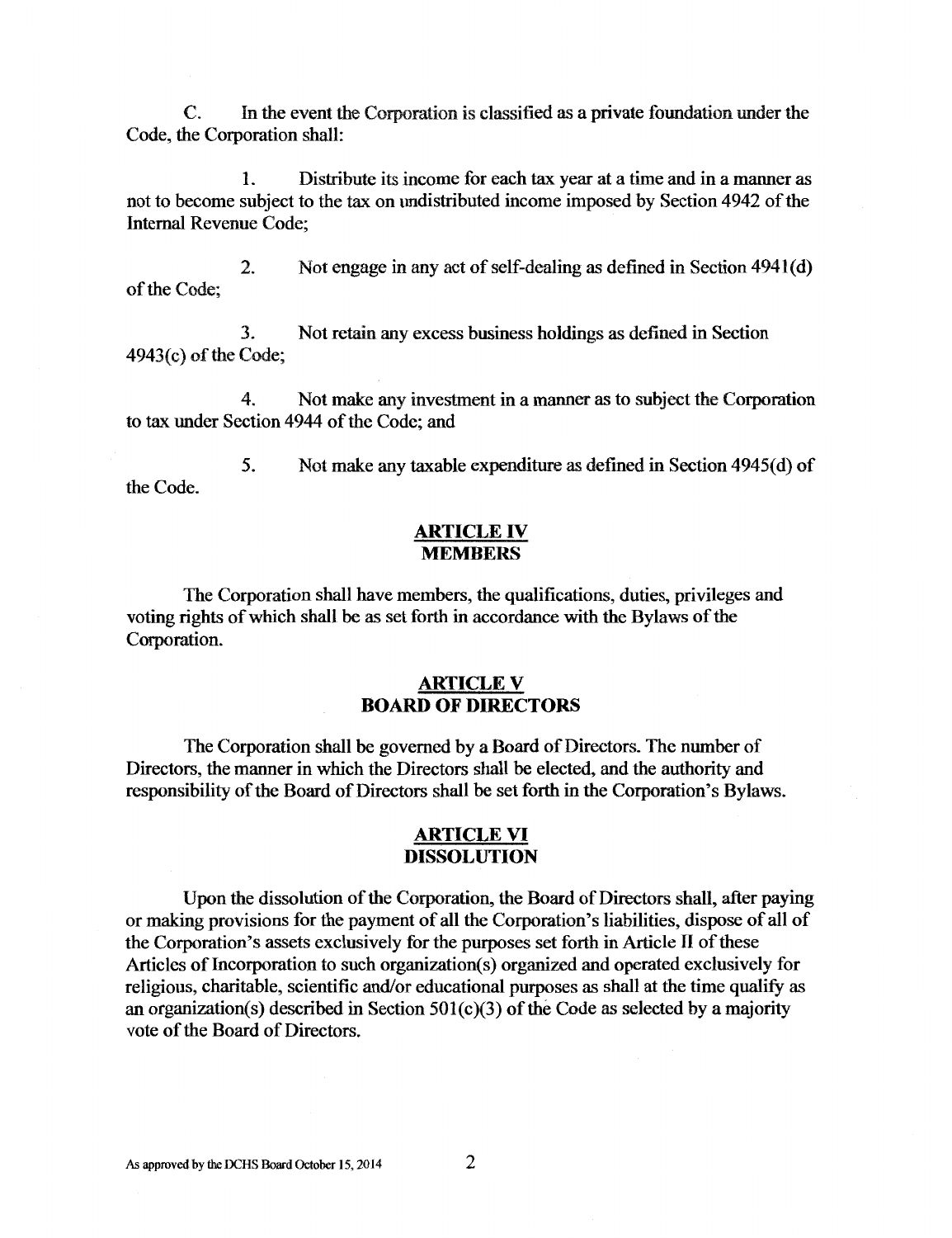# ARTICLE VII REGISTERED AGENT AND REGISTERED OFFICE

The name and address of the registered agent and registered office of the Corporation at the time of the adoption of these Amended and Restated Articles of Incorporation is Pam McCloud Smith, 5132 Voges Road, Madison, Wisconsin 53718.

# ARTICLE VIII PRINCIPAL OFFICE

The principal office of the Corporation at the time of the adoption of these Amended and Restated Articles of Incorporation is 5132 Voges Road, Madison, Wisconsin 53718.

### ARTICLE IX AMENDMENT

These Amended and Restated Articles of Incorporation may be amended or restated by the affirmative vote, written consent or written ballot of fifty-one percent ( 51 % ) of the members of the Corporation present at an annual or special meeting at which a quorum is present.